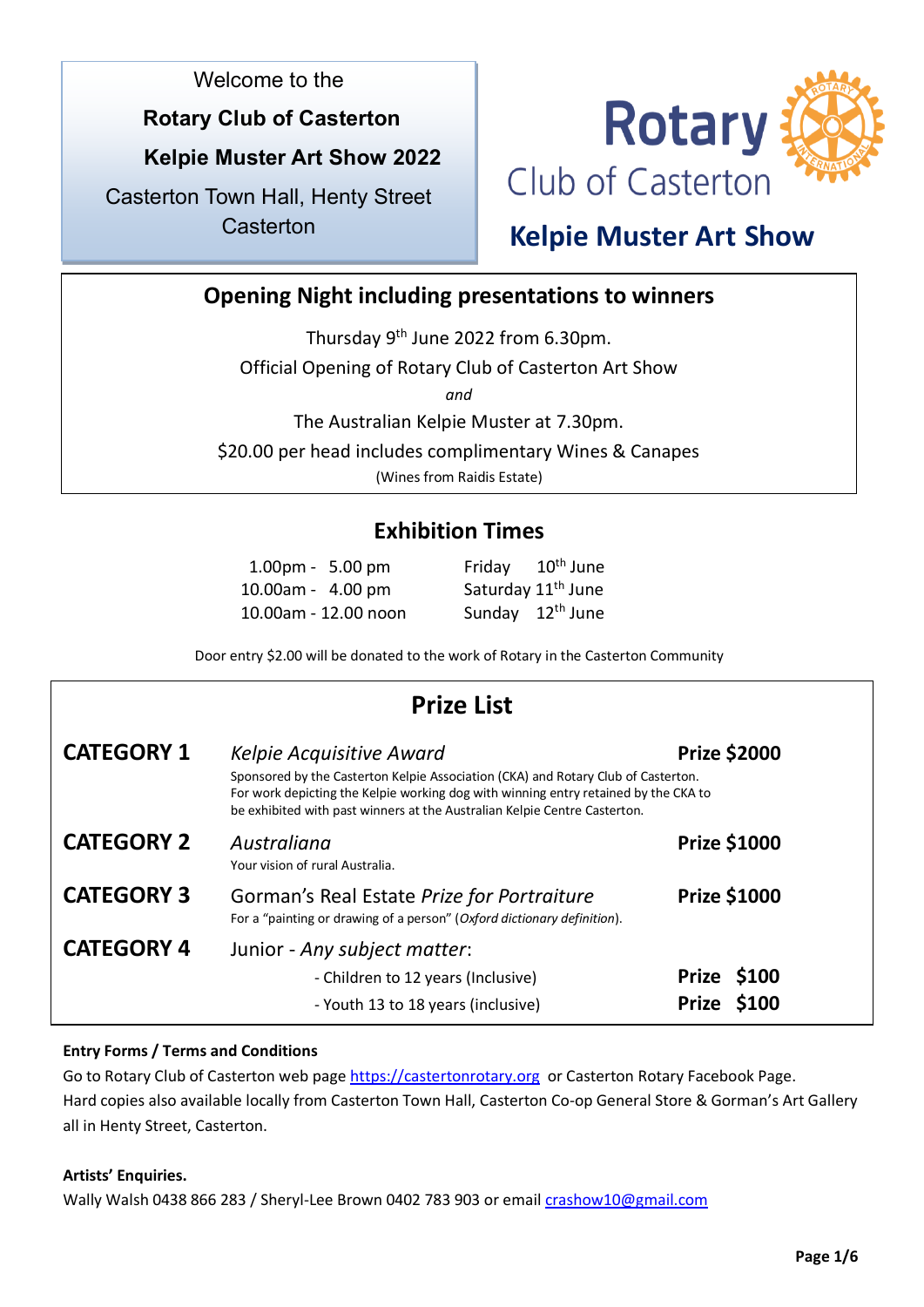## **Entry Form 2022 – Part 1**

Please complete the entry form &

Return Part 1 & Part 2 before 20 May 2022

**SCAN AND EMAIL: [crashow10@gmail.com](mailto:crashow10@gmail.com)**

**MAIL TO:** Rotary Club of Casterton Art Show PO Box 81 Casterton VIC 3311, or

**Enquiries:** Sheryl-Lee Brown - 0402 783 903 Wally Walsh - 0438 866 283



## **Kelpie Muster Art Show**

| <b>Artist's Details</b>      |  |  |
|------------------------------|--|--|
| Name Please print both names |  |  |
| Address                      |  |  |
| <b>Phone Number</b>          |  |  |
| <b>Email Address</b>         |  |  |

| <b>Banking Information</b> |     |                   |
|----------------------------|-----|-------------------|
| <b>Account Name</b>        | BSB | <b>Account No</b> |
|                            |     |                   |
| $\sim$<br>.<br>_____       |     |                   |

Bank details will ONLY be used to pay you for sold works and prize monies

| <b>Art work deliveries</b> |                                                                                                  |  |
|----------------------------|--------------------------------------------------------------------------------------------------|--|
| Tick 1                     | All to arrive at Casterton Co-op General Store 99 Henty Street before 4 pm Friday 3 June         |  |
|                            | I or my agent will personally deliver to the Casterton Co-op General Store during business hours |  |
|                            | Australia Post or a Courier will deliver my work to the Casterton Co-op General Store            |  |

| <b>Art work collections</b> |                                                                                                                                                                                                                 |  |
|-----------------------------|-----------------------------------------------------------------------------------------------------------------------------------------------------------------------------------------------------------------|--|
| Tick 1                      | Collection of unsold artwork or prepaid return must be arranged by the artist                                                                                                                                   |  |
|                             | I or my agent will personally collect unsold work from the Casterton Town Hall, Henty Street, Casterton<br>between 2:00 pm & 4:00 pm on Sunday 12 <sup>th</sup> June 2022 (earlier collection is not available) |  |
|                             | Return of artwork will be by prepaid postage and return instructions will accompany my submitted<br>artwork.                                                                                                    |  |
|                             | My work will be collected from Casterton Co-op General Store by pre-arranged courier during business<br>no later than close of business Friday 17th June 2022. Details to be provided to the Co-op              |  |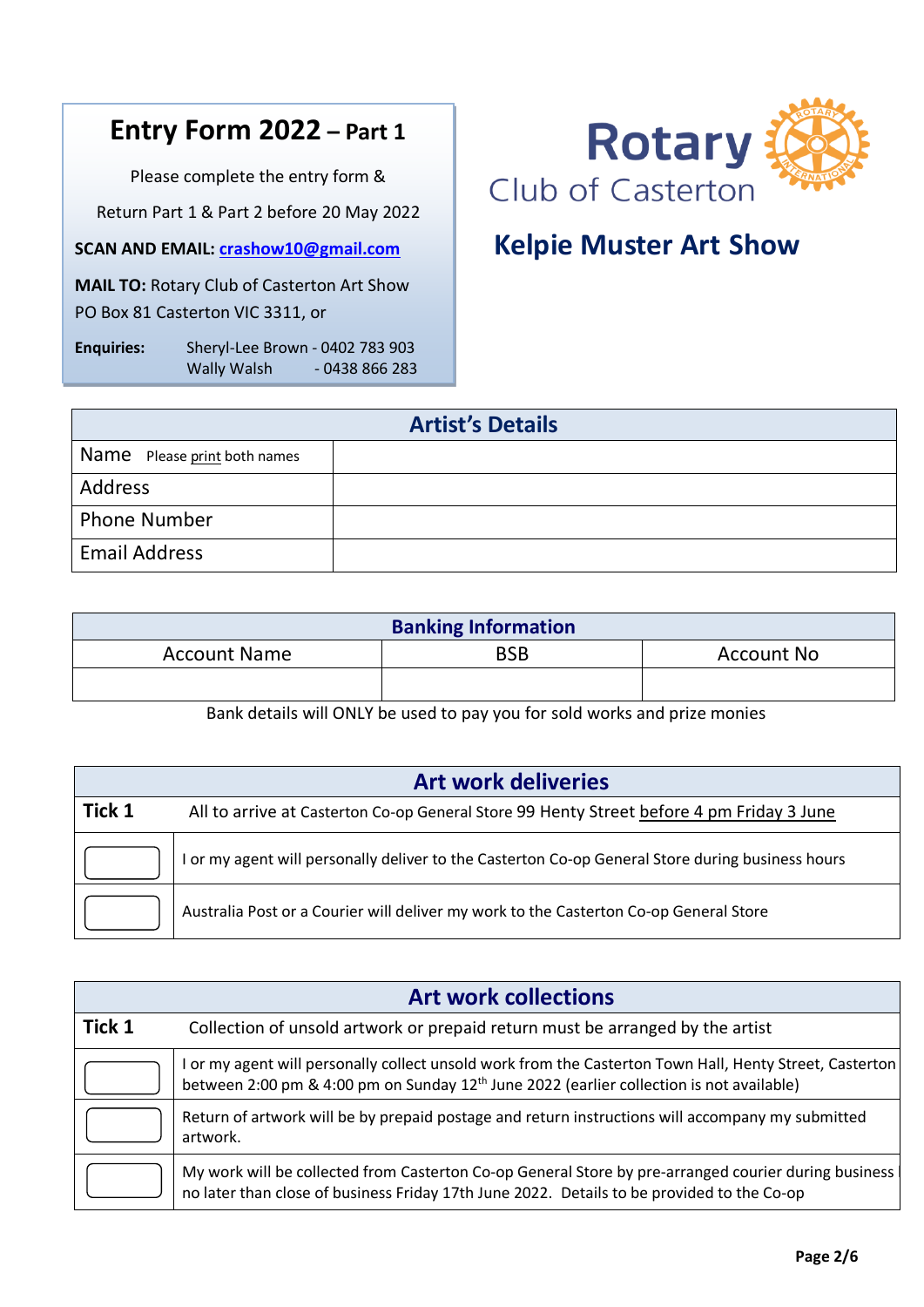



## **Kelpie Muster Art Show**

| <b>ARTWORK DETAILS</b> |                                            |                                                                         |                                          |
|------------------------|--------------------------------------------|-------------------------------------------------------------------------|------------------------------------------|
| <b>CATEGORY 1</b>      | Kelpie Acquisitive Award                   |                                                                         | <b>Prize \$2000</b>                      |
| <b>CATEGORY 2</b>      |                                            | Australiana - Your Vision of Rural Australia                            | <b>Prize \$1000</b>                      |
| <b>CATEGORY 3</b>      | Gorman's Real Estate Prize for Portraiture |                                                                         | <b>Prize \$1000</b>                      |
| <b>CATEGORY 4</b>      | <b>Junior Section</b>                      | Children up to 12 years (Inclusive)<br>Youth 13 to 18 years (inclusive) | <b>Prize \$100</b><br><b>Prize \$100</b> |

| Category | <b>Title</b> | <b>Sale Price</b> | <b>Dimensions</b> | <b>Medium</b> |
|----------|--------------|-------------------|-------------------|---------------|
|          |              |                   |                   |               |
|          |              |                   |                   |               |
|          |              |                   |                   |               |
|          |              |                   |                   |               |
|          |              |                   |                   |               |
|          |              |                   |                   |               |
|          |              |                   |                   |               |

**ENTRY FEES:** \$20.00 for first entry, \$10.00 per piece thereafter. Maximum of 5 entries per artist **Junior Entry fee: FREE**

| Tick 1 box only                             |                                                                                                                                                  |
|---------------------------------------------|--------------------------------------------------------------------------------------------------------------------------------------------------|
| <b>Direct Deposit</b><br>(Preferred method) | Direct Deposit Ref No<br>Date<br>/22<br>Bendigo Bank BSB 633 000 Ac No 1597 60040<br>Please include Reference: Art + Your Name for our Statement |
|                                             | Cheque or Money Order Posted Entry Form                                                                                                          |

Declaration I …………………………………………………………………………………………………………………………. (full name) agree to the terms and conditions of entry and declare that the works submitted by me are my own original works Signature: ……………………………………………………………………….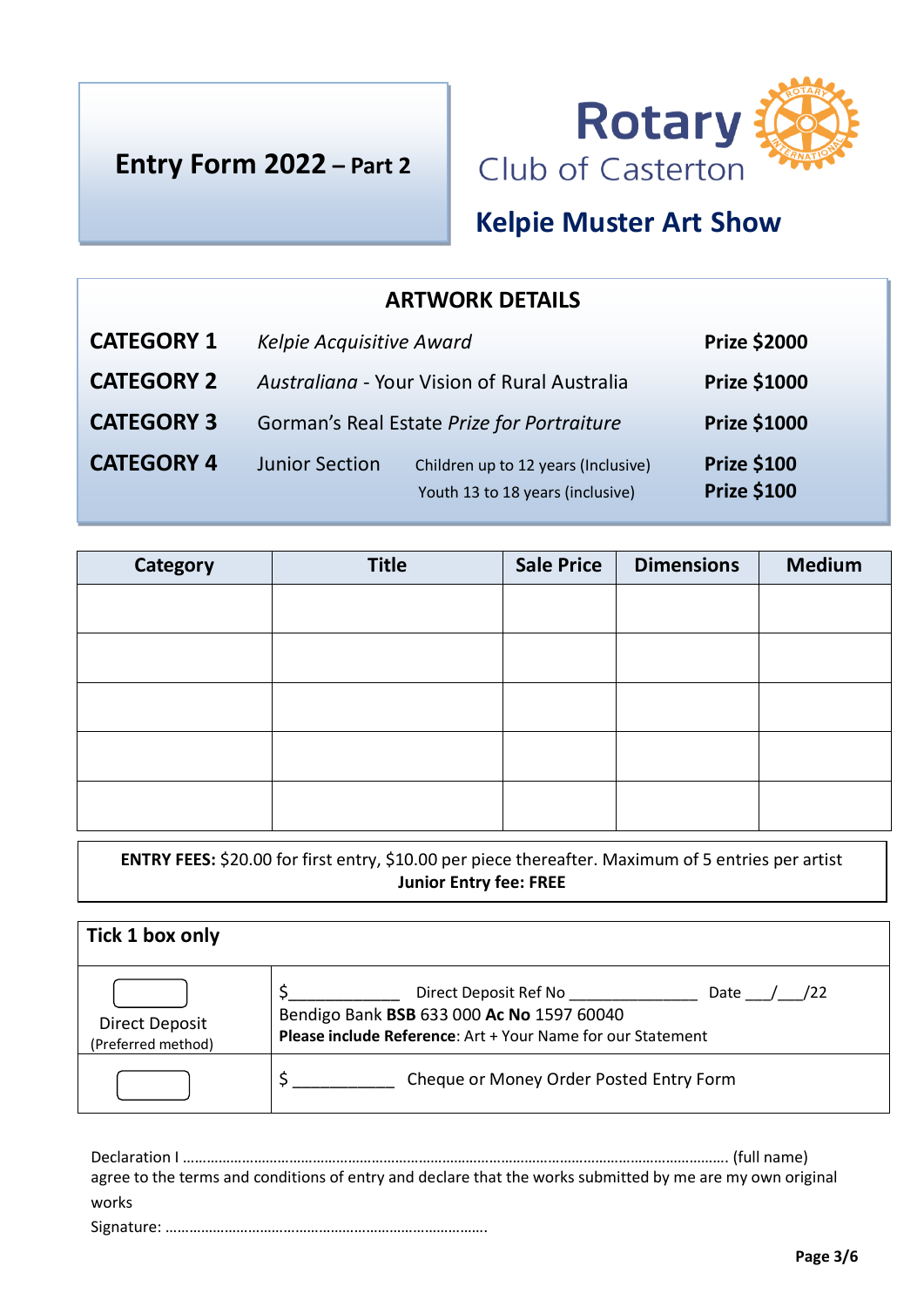## **Kelpie Muster Art Show 2022**

Presented by Casterton Rotary Club

## Conditions of Entry

# **Rotary** Club of Casterton

## **Kelpie Muster Art Show**

### **Eligibility:**

- **1.** Artwork must be based on an interpretation of the theme as per the stated categories, in any medium (**excluding computer generated or digital productions, photography and sculpture).**
- 2. All artwork must be original work by the submitting artist.
- 3. Artwork must have been completed within the past 3 years. (In recognition of cancellation in 2020 and 2021)
- 4. Artwork must not have been previously submitted for entry in the Rotary Club of Casterton Art Show.
- *5.* All artworks MUST have the label provided securely attached to the back of the artwork *(see labels Page 6).*
- 6. You may enter up to 5 artworks in total. Each artwork can only be entered in one category. You may enter all pieces in one category or in separate categories.
- 7. To be eligible for entry, all artists must submit a completed and signed entry form with payment or proof of payment included at the time of entry, no later than COB Friday 20<sup>th</sup> May 2022.
- 8. Should your artwork not be deemed appropriate for the art show, you will be notified via phone or email immediately by one of the Committee Members and your entry payment refunded.
- 9. All artwork must have frames securely wired and deemed fit for hanging.

### **Transportation of artworks:**

- 1. Artists will be responsible for all arrangements, packing costs, freight, insurance, (both in transit and whilst on display)
- 2. Please ensure that all packaging is clearly labelled and suitable for re-use to ensure safe return of the artwork.
- 3. Should you require your artwork returned via Australia Post or courier; it is your responsibility to arrange prepayment this may be in the form of stamps for postage.
- 4. If a courier is booked for the return of artwork, please provide details to inform the Casterton Co-op General Store.
- *5.* All artworks addressed to: *Art Show, Rotary Club of Casterton, Casterton Co-op General Store, 99 Henty Street, Casterton 3311*

### **Copyrights of Artists and Organisers:**

The organisers retain the rights to have any entry photographed for catalogues, publicity or promotion of this and future Casterton Kelpie Art Shows. The organisers will not use the photographs of any artwork for reproduction with the purpose of sales of the reproduced image for profit. The copyrights of the artwork remain solely in the procession of the submitting artist.

### **Sale of artwork:**

All artwork is encouraged to be for sale; however, this is not a mandatory requirement for entry. Artist must provide an allinclusive sale price on the entry form if the artwork is to be available for sale. The Rotary Club of Casterton will actuate any sales of artwork on behalf of the artist and will provide a receipt stating the name of the artist, name of the artwork and the total sale price. A copy of this can be forwarded to the artist via post or email, as soon as the money is received and balanced after the art show. The Rotary Club of Casterton will retain a commission of 15% for works sold during the art show. GST if applicable is the responsibility of the artist. Please include sufficient to cover any GST that you may be required to pay in your sale price. All monies from the sale of artwork will be forwarded to the artist as soon as possible after the event, please provide your bank details on the entry form to facilitate payment to your bank account.

### **Display of artworks:**

Artwork must be presented securely wired and ready to hang. The identification label MUST be securely attached to the back or bottom of the artwork. An 'Artist's Statement' about yourself and the artwork is ENCOURAGED to be provided with the entry form (see Page 5). All artwork will be on display at the Casterton Town Hall, Thursday 9<sup>th</sup>, Friday 10<sup>th</sup>, Saturday 11<sup>th</sup> and Sunday 12<sup>th</sup> June 2022 during the Casterton Kelpie Muster. Artwork will be available for collection from 2:00 pm on Sunday 12<sup>th</sup> June, unless special freight or prepaid return post has been arranged.

### **Acquisitive Art Award:**

The winning entry in Category 1, 'The Kelpie Acquisitive Art Prize', will be retained by the sponsor 'The Casterton Kelpie Association' on payment of the \$2000 prizemoney to the winner.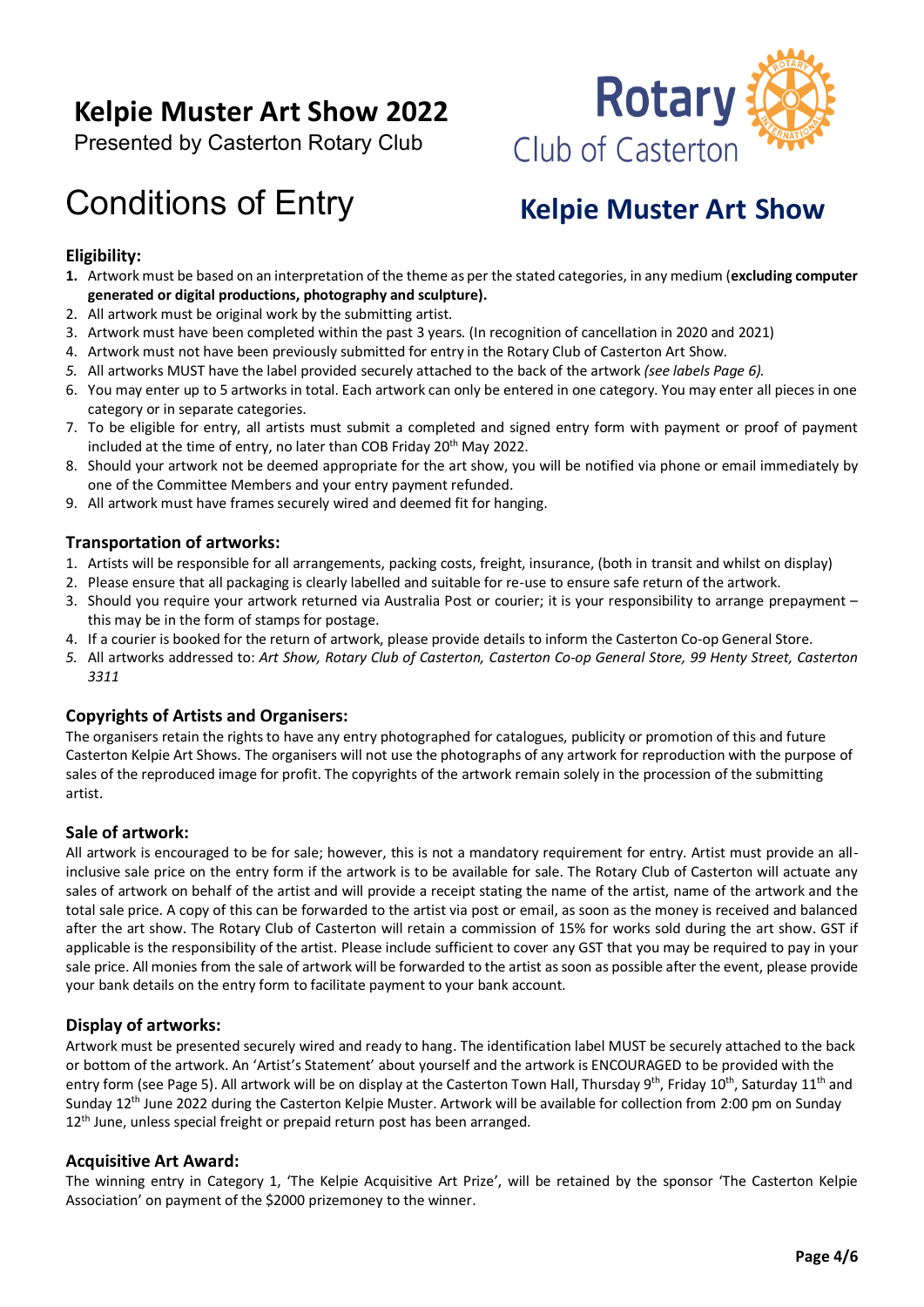## **Artists Statement (Optional)**



## **Kelpie Muster Art Show**

A brief 'Artist's Statement' about yourself and your work is ENCOURAGED. Our visitors are often interested to learn more about an artist whose work they enjoy. Gaining insight into your creative process and inspiration may be the deciding factor in their decision to purchase your work.

Please write in the first person (I, me, my) and conclude the statement with your name.

(Recommended length up to 100 words)